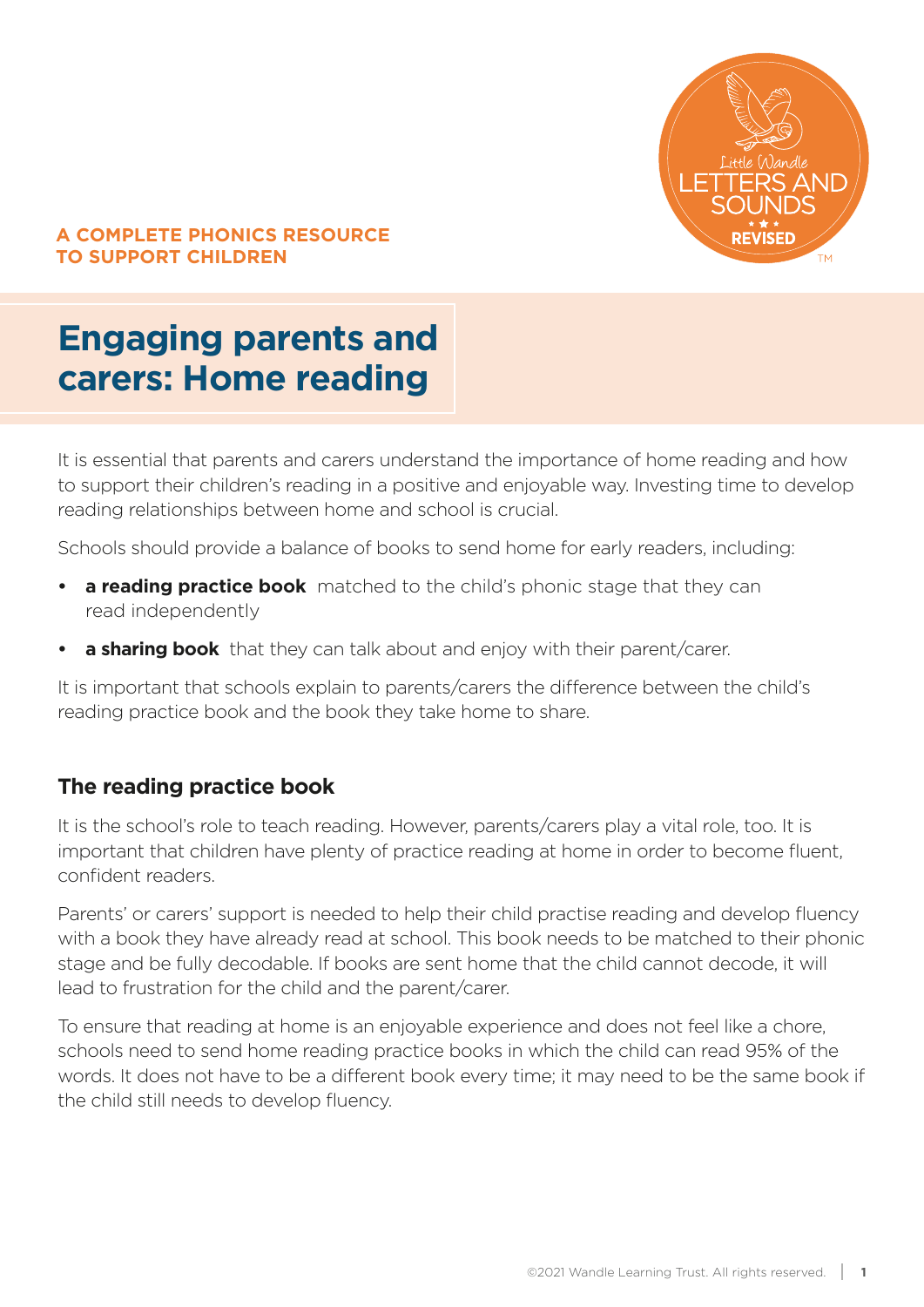Parents/carers need to be given a clear explanation as to why these reading practice books are at the right level for their child to develop fluency and are not 'too easy'.

The children should be able to read the practice book with developing confidence and fluency without any significant help. The parent/carer's role is to listen with interest and, most importantly, to encourage and praise, enthusiastically acknowledging the child's achievement (even if, at the early stages, this is only small).

After the child has read the book, it may be helpful to talk about the book, but only so far as the child is interested. The parent/carer should keep the experience positive and avoid turning it into a test.

# **The sharing book**

If children are to become lifelong readers, it is essential that they are encouraged to read for pleasure. The desire of wanting to read will help with the skill of reading. To help foster a love of reading, children should take a book home that they can share and enjoy with their parent/carer.

Involving the children in the choice of this book is important. These books offer a wealth of opportunities for talking about the pictures and enjoying the story. It is important to offer a variety of books, including non-fiction, so they can enjoy a range of writing.

Parents/carers need to understand that they should not expect their child to read this book independently and certainly should not try to get their child to do so. The book is for the parent/carer to read to or with the child.

Again, it is good to talk about the book with the child, but important not to turn the discussion into a test. The goal is enjoyment.

# **Frequency of sending books home**

Ideally, children should take their reading practice book and a sharing book home two or three times a week. It is essential that children have read the reading practice book at school before it is sent home.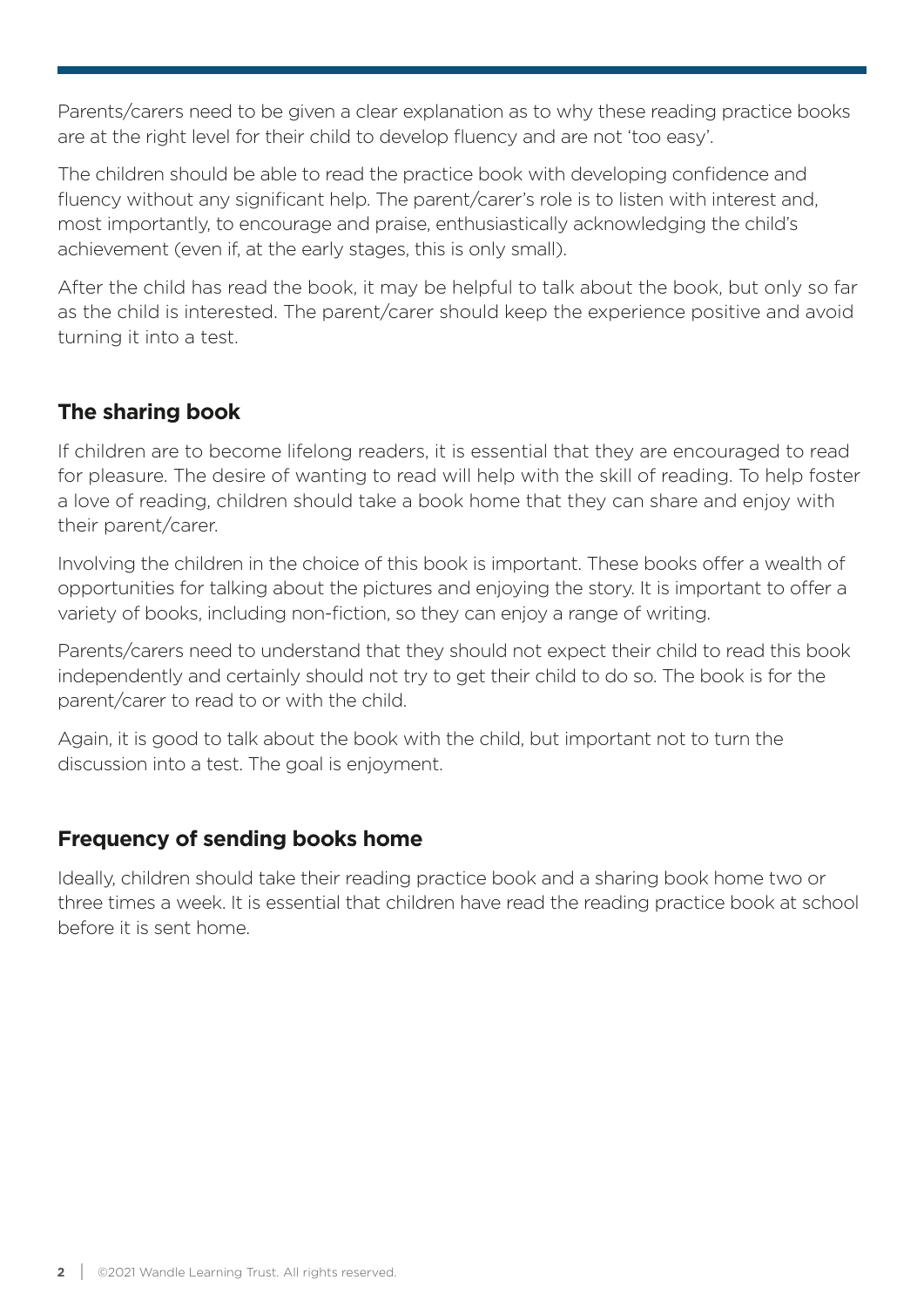# **Workshops for parents/carers**

Workshops for parents/carers are an ideal opportunity to provide clear messages about reading. It is better to have bite-sized workshops more frequently so that parents/carers can understand each step.

#### **The following information is useful to include in workshops:**

#### **Why learning to read is so important**

- How reading is essential for all subject areas and improves life chances.
- How positive attitudes to reading and choosing to read have academic, social and emotional benefits for children.

#### **How children learn to read**

- What phonics is and why phonics is the only route to decoding.
- How to say the phonic sounds.
- How to blend phonic sounds to read words.
- How to increase their child's fluency in reading sounds, words and books.

#### **Reading fully decodable books**

- Why children must read books consistent with their phonic knowledge.
- Why it is essential not to use other strategies to work out words (including guessing words, deducing meaning from pictures, grammar, context clues or whole word recognition).
- Why books must be fully decodable.
- Why children need to read books in a progressive sequence until they can decode unfamiliar words confidently.

#### **Parents' and carers' roles in home reading**

- The positive impact parents/carers can have on their child's reading.
- The importance of reading practice to develop fluency.
- How children take home books they have read at school to re-read at home to build fluency.
- The difference between books for reading practice and books to share for pleasure.
- The importance of reading to their child to encourage a love of books, along with developing vocabulary and discussion.
- Top tips on how to read stories well use of voices, expression, discussing unfamiliar vocabulary, how to talk about the pictures, predicting what might happen next.
- How to complete the home reading diary (see overleaf).